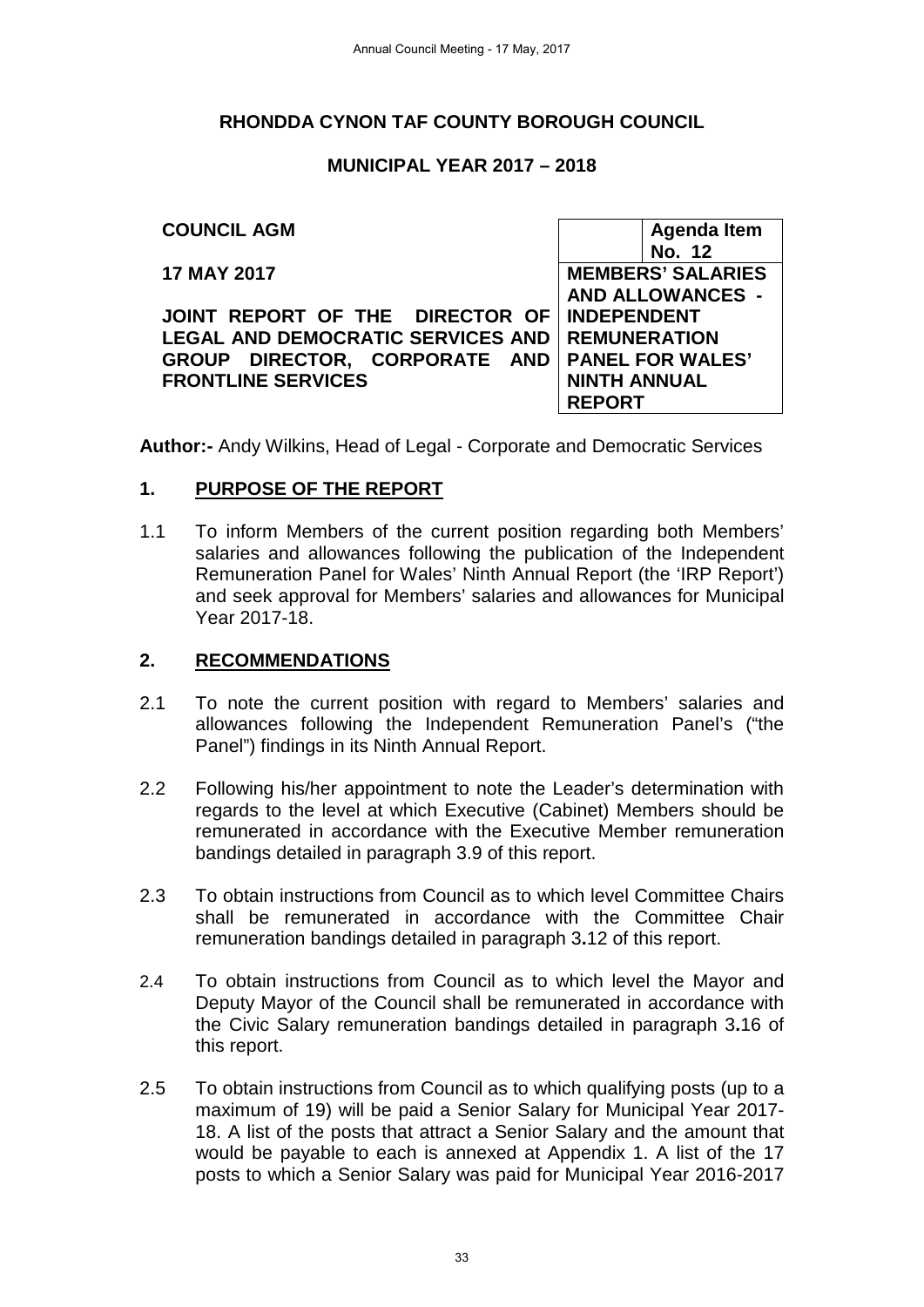by the Council is annexed at Appendix 2 to this report. Members are asked to note that the Chair of the Audit Committee during the 2016- 2017 Municipal Year (who is appointed by the Committee itself) was the Co-opted Lay Member of the Committee – hence no Senior Salary was paid for this post. It is therefore recommended that Council determine whether or not this post should be paid a Senior Salary for the 2017-2018 Municipal Year if the appointed Chair of the Committee is not the Co-opted Lay Member.

- 2.6 That Members agree payments to co-opted members continue to be capped at a maximum of the equivalent of 10 full days a year for each committee to which an individual may be co-opted and eligible to attend.
- 2.7 That Members agree undertaking constituency duties should not be included as an approved duty for the purpose of claiming travel allowances.
- 2.8 That Members re-confirm subsistence claims for official business which takes place in-county shall not be reimbursed by the Council.
- 2.9 That Members note the publicity requirements of the IRP Report that the Council will need to undertake in respect of the arrangements for the publication of the remuneration received by Members during the Municipal Year.
- 2.10 In accordance with paragraph 3.35 of the report in respect of the publication of the reimbursement of the costs of care to determine which of the following options provided by the Panel it considers appropriate to publish and adopt:
	- 1) The details of the amounts reimbursed to named Members; or
	- 2) The total amount reimbursed by the Council during the year but not attributed to any named member.
- 2.11 Determine whether to pay a salary to the Chair of the Cwm Taf Public Services Board Joint Overview and Scrutiny Committee, in accordance with the criteria set out in paragraph 3.45(i) and, if relevant, 3.45(ii) of the report.

# **3. BACKGROUND**

3.1 A full copy of the IRP Report can be accessed via the following link: -

[http://gov.wales/docs/dsjlg/publications/localgov/170223-annual-report](http://gov.wales/docs/dsjlg/publications/localgov/170223-annual-report-en.pdf)[en.pdf](http://gov.wales/docs/dsjlg/publications/localgov/170223-annual-report-en.pdf)

3.2 The Panel originally determined (IRP Annual Report, December 2009) that the payment of Basic Salary would be aligned to the median gross earnings of full-time employees resident in Wales as reported in the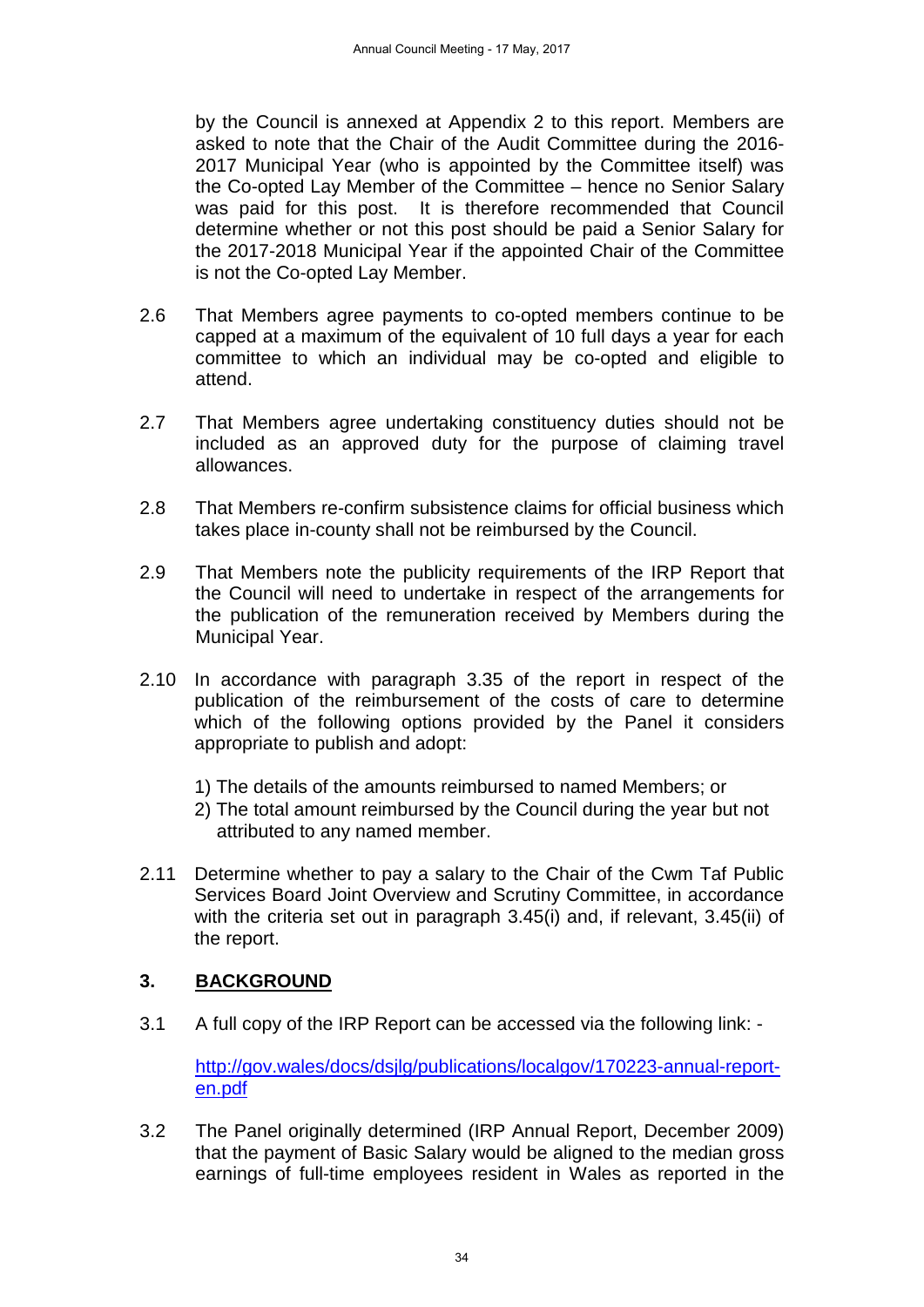Annual Survey of Hourly Earnings (ASHE). Given the pressures on public expenditure it was not possible for this alignment to be maintained. The Panel will revisit in a future report the basis on which the Basic Salary has been determined.

- 3.3 The Panel has decided to make an increase to the annual Basic Salary for Municipal Year 2017-18 of £100 (which is approximately 0.75%). The Panel believes this will help limit further erosion of relative levels of remuneration in the Basic Salary paid in recognition of the duties expected of all elected members. No increase has been made for Senior Salaries but the post holders will receive the uplift in the Basic Salary entitlement.
- 3.4 There is also no change to the maximum proportion of Members who are eligible to receive a Senior Salary. Therefore, the maximum proportion of the Council's membership which can be paid a Senior Salary remains capped at 19.
- 3.5 The list of posts which meet the qualifying criteria and would attract Senior Salaries for this Council are set out at Appendix 1. At present 17 Senior Salaries are paid by this Council and these are set out at Appendix 2 to this report.
- 3.6 The salaries for this Council together with allowances for 2017-18 that would be payable are as follows: -

### **Basic and Senior Salaries**

# **Basic Salary E13,400**

**Senior Salaries (inclusive of Basic Salary)** (payable to a maximum of 19 posts)

| <b>Band 1</b>                                                               |                    |
|-----------------------------------------------------------------------------|--------------------|
| Leader                                                                      | £53,100            |
| Deputy Leader                                                               | £37,100            |
| <b>Band 2</b><br>Executive members – Level 1<br>Executive members - Level 2 | £32,100<br>£28,900 |
| <b>Band 3</b>                                                               |                    |
| Committee Chairs - Level 1                                                  | £22,100            |
| Committee Chairs - Level 2                                                  | £20,100            |
| <b>Band 4</b>                                                               |                    |
| Leader of largest opposition<br>group                                       | £22,100            |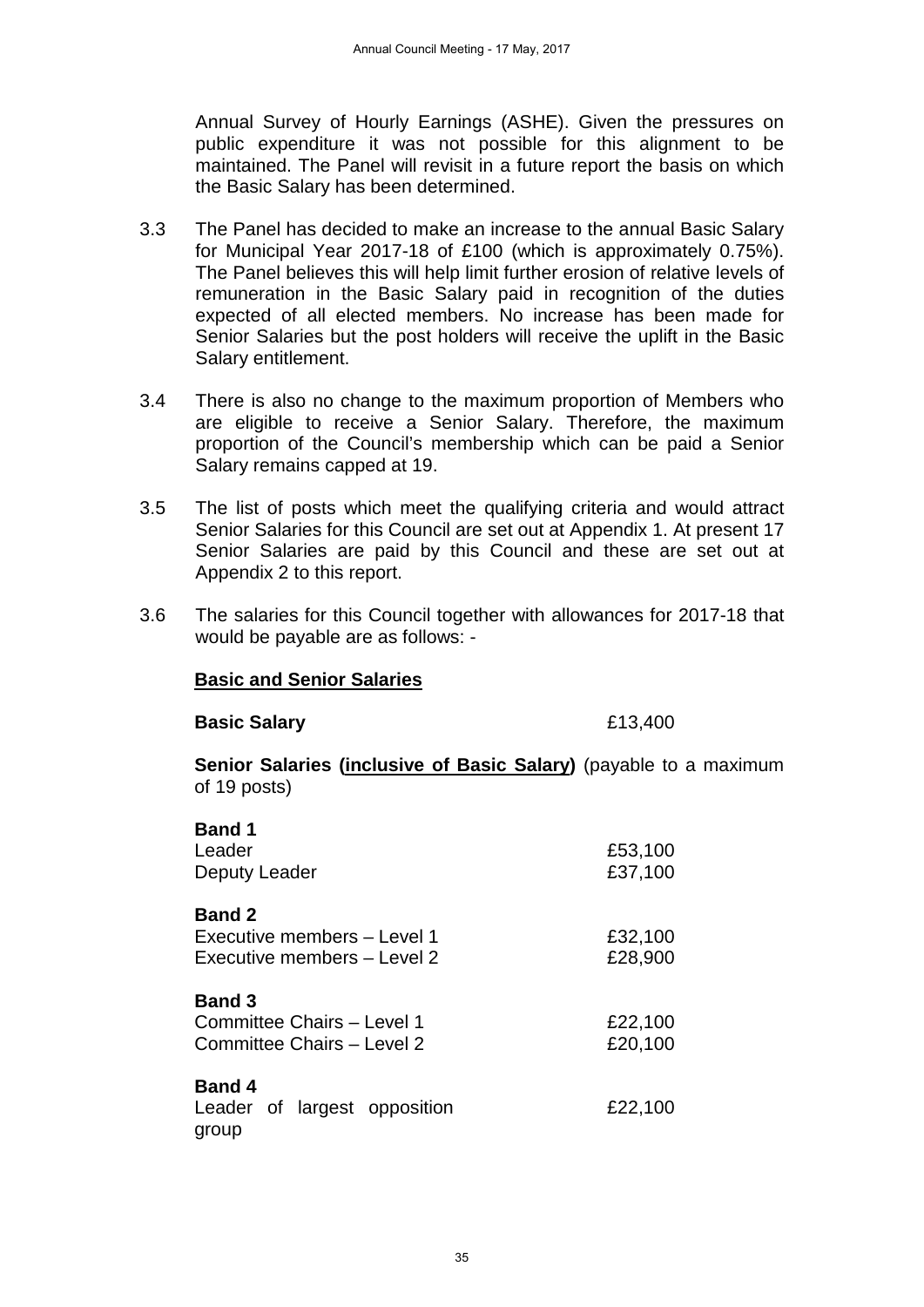# **Band 5**

£17,100

Leaders of other political groups (a political group other than controlling/ largest opposition group (if any) which comprises not less than ten per cent of the members of the Council)

# **Executive Member and Committee Chair salaries**

3.7 The 2016 Annual Report introduced two levels of salary for members of Council executives and committee chairs of principal authorities. This was to provide flexibility to enable authorities to reflect, in their schedules of remuneration, variations in the level of responsibility of portfolios and chairs. The Panel has retained the flexibility to reflect variations in the levels of responsibility in the remuneration applied to specific senior posts for 2017-18.

#### Executive Member salaries

- 3.8 The Panel concluded that some executive members do have greater responsibility and workloads than others but this was largely dependent on the specific organisational arrangements of the cabinets of each authority. For example some authorities (as did this Council during the last Municipal Year) operate with fewer cabinet members than the statutory maximum of 10 and thus the range of individual portfolios may be greater. It is not the IRP's role to determine the structure of the Council's Cabinet so the determination below provides flexibility for each authority to decide the appropriate range of portfolios to meet local needs recognising that there is an inevitable variation on the level of responsibility and workload.
- 3.9 Executive Members may be paid at either of the following two Senior Salary levels and it is a matter for each individual authority to decide the implementation of the determinations within their specific cabinet structures:

| Executive Members - Level 1 | £32,100 |
|-----------------------------|---------|
| Executive Members - Level 2 | £28,900 |

3.10 In view of the model that this Council operates whereby the Leader appoints his/her Cabinet the Leader determines which level each Member of the Cabinet should be remunerated at and Council is asked to note their determination with regards to that level.

#### Committee Chair salaries

3.11 As noted above, in 2016 the Panel introduced two levels of remuneration (where paid) for chairs of committees and it is a matter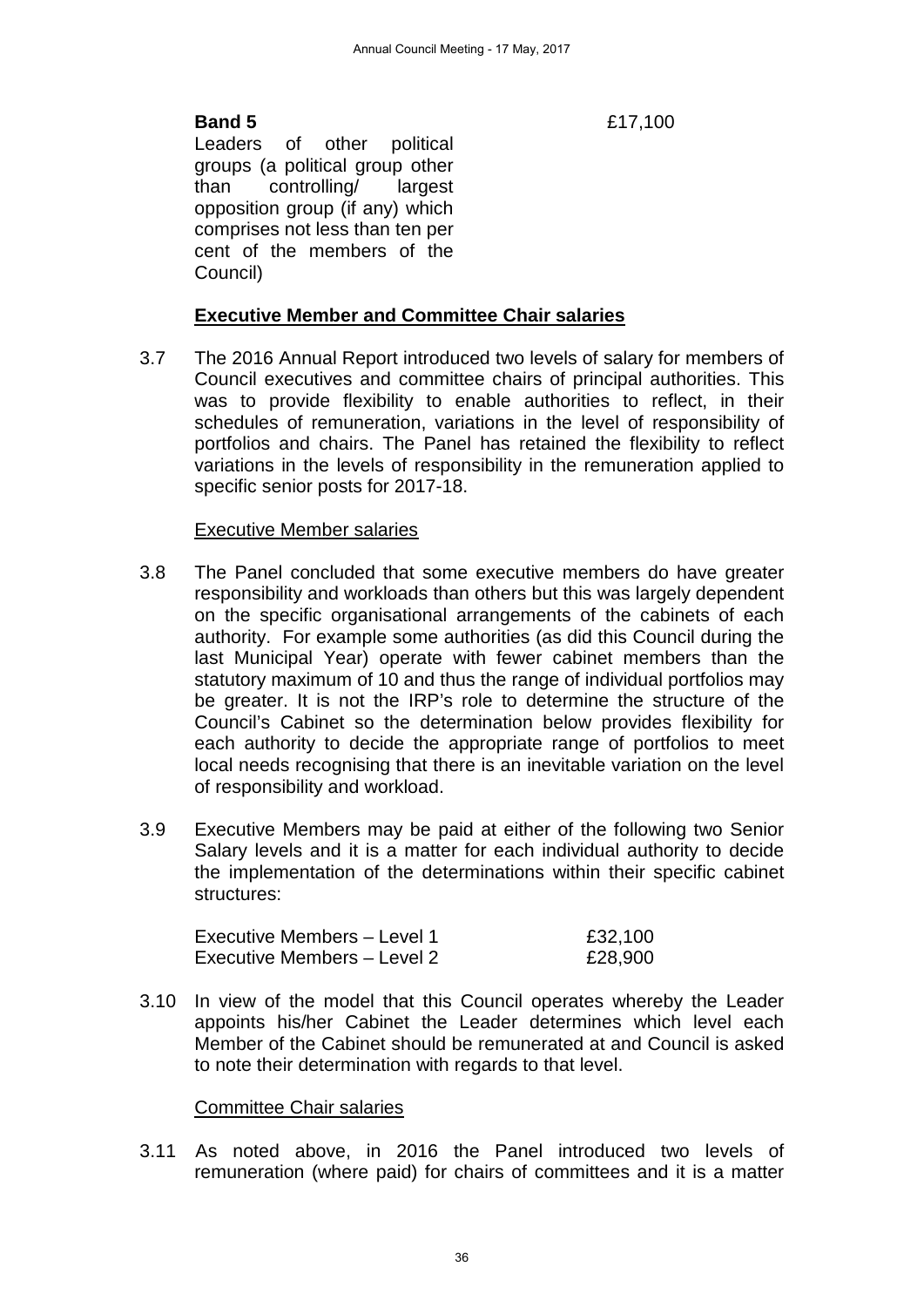for each individual authority to determine at which level a chair is paid to reflect the appropriate responsibility attached to the post.

3.12 That determination remains for 2017-18 and is as follows: -

Level 1 Chairs - £22,100 Level 2 Chairs - £20,100

### **Basic and Senior Salaries: Other Matters**

#### 3.13 The Panel stipulates the following:

- 3.13.1 The Basic Salary is paid for the responsibility of community representation and participation in the scrutiny, regulatory or related function of local governance at the time equivalent of three days a week. Any time commitment beyond three days is an unpaid public service contribution.
- 3.13.2 The prescribed salary and expenses must be paid in full to each Member unless an individual has independently and voluntarily opted in writing to the Monitoring Officer to forego all or any element of the payment.
- 3.13.3 A Member must not be paid more than one Senior Salary (subject to paras 3.45 - 3.46 on JOSCs).
- 3.13.4 All Senior Salaries are paid inclusive of Basic Salary.
- 3.13.5 The Council must pay a Senior Salary to the leader of the largest opposition group (subject to the not less than10% of total membership requirement).
- 3.13.6 The Council must, if it determines such a post be remunerated, pay a Senior Salary (Band 5) to leaders of other political groups (subject to the not less than10% of total membership requirement).
- 3.13.7 Where Council's enter into joint arrangements the Senior Salary (if paid) of the chair of the joint-committee shall be paid by his/her Council. This Senior Salary will count against that Council's maximum.

# **Civic Salaries**

- 3.14 The Panel has maintained its view that it is appropriate for authorities to set remuneration levels of Civic Heads (and their deputies) which reflect activity and responsibility rather than population. It has set three levels of Civic Salary for each of these roles which can be paid by authorities according to local factors.
- 3.15 Therefore having regard to the time, role and senior responsibilities of civic heads and deputy civic heads, the Panel has determined that (where paid) Civic Salaries within the levels set out in paragraph 3.16 below are payable and should be applied by the Council as it considers appropriate taking into account anticipated workloads and responsibilities.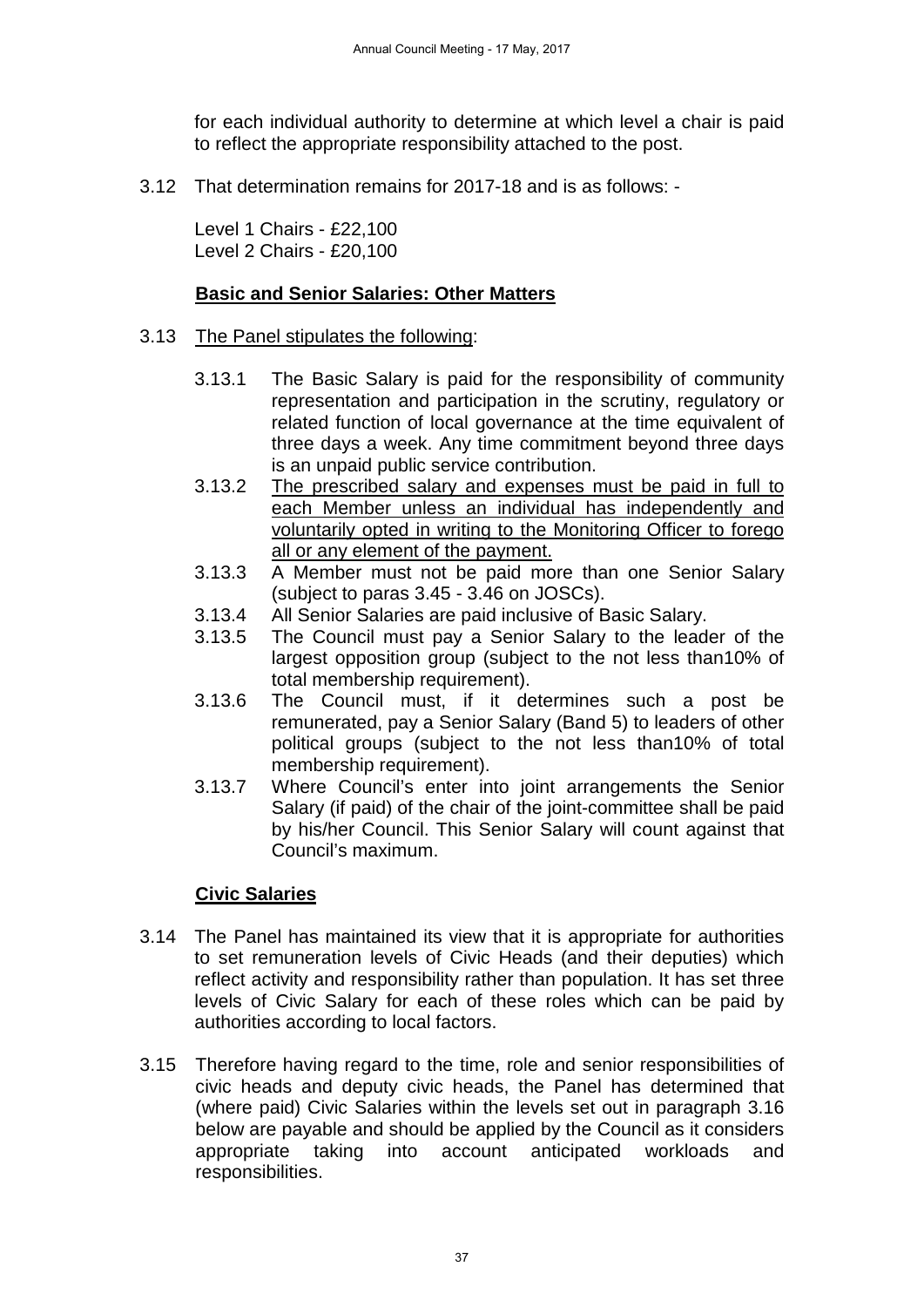#### 3.16

| Remuneration of civic heads and deputy civic heads (inclusive<br>of Basic Salaries) |                    |                    |  |
|-------------------------------------------------------------------------------------|--------------------|--------------------|--|
|                                                                                     | <b>Civic Heads</b> | Deputy Civic heads |  |
| Level 1                                                                             | £24,100            | £18,100            |  |
| Level 2                                                                             | £21,600            | £16,100            |  |
| Level 3                                                                             | £19,100            | £14,100            |  |

- 3.17 For the 2016-17 Municipal Year this Council determined that the Mayor and Deputy Mayor of the Council be remunerated at the Level 2 banding.
- 3.18 The Council may decide not to apply any Civic Salary to the posts of Mayor and/or deputy Mayor.
- 3.19 The posts of Mayor and deputy Mayor are not included in the Senior Salary cap of 19.
- 3.20 Members must not be paid a Senior Salary and a Civic Salary.
- 3.21 The Panel's principle that a member should not have to pay for the cost of support (see paras 3.30 - 3.32 below) needed to carry out the duties applies particularly in the case of civic heads. The Panel recognises the range of different levels of provision made for civic heads in respect of transport, secretarial support, charitable giving or clothing. The Panel does not consider it appropriate for councils to expect or require that contributions towards this provision should be met from the salaries paid to civic heads.

### **Co-opted Members**

3.22 The Panel has determined that for 2017-18, the Council must pay the following fees to co-opted members (who have voting rights):

|           |                    | Chair, Standards Committee; Chair, Audit   £256 (4 hours and |  |     |                      |
|-----------|--------------------|--------------------------------------------------------------|--|-----|----------------------|
| Committee |                    |                                                              |  |     | over)                |
|           |                    |                                                              |  |     | £128 (up to 4 hours) |
| Ordinary  |                    | members of standards committees;                             |  |     | £198 (4 hours and    |
|           |                    | education scrutiny committee; crime and disorder             |  |     | over)                |
|           |                    | scrutiny committee and audit committee                       |  | £99 | (up to 4 hours)      |
|           |                    |                                                              |  |     |                      |
|           |                    | Ordinary member of standards committees who                  |  |     | £226 (4 hours and    |
|           |                    | also chair standards committees for community                |  |     | over)                |
|           | and town councils  |                                                              |  |     | £113 (up to 4 hours) |
|           |                    |                                                              |  |     |                      |
|           |                    | Community and Town councilors sitting on principal           |  |     | £198 (4 hours and    |
|           | council committees |                                                              |  |     | over)                |
|           |                    |                                                              |  | £99 | (up to 4 hours)      |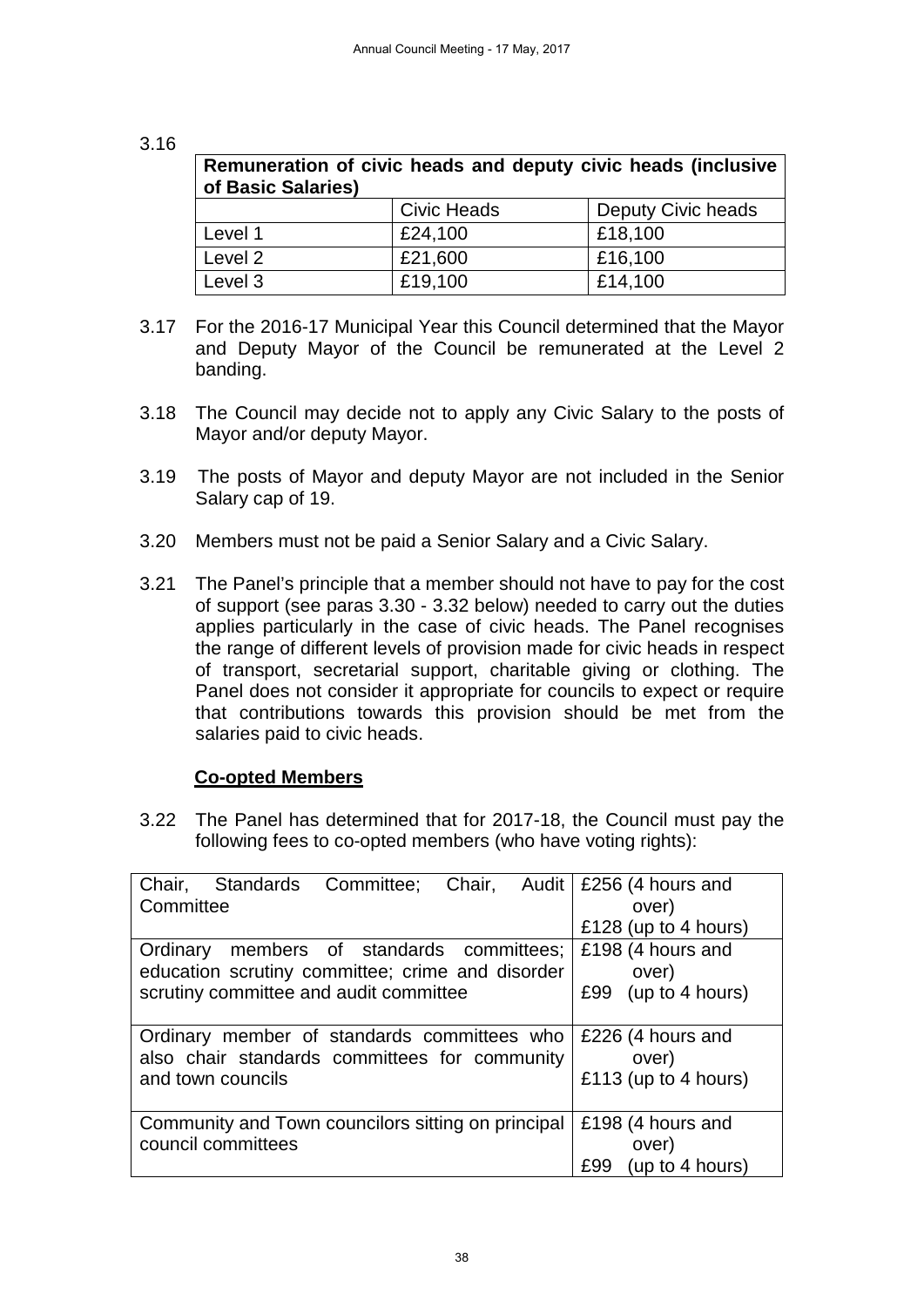- 3..23 In the IRP Report the Panel has confirmed that Councils can continue to decide on the maximum number of days for which co-opted members may be paid in any one year.
- 3.24 Previously payments were capped at a maximum of the equivalent of 10 full days a year for each committee to which an individual may be co-opted and eligible to attend and it is recommended Members agree to maintain this cap.
- 3.25 The Panel has confirmed that reasonable time for pre meeting preparation is eligible to be included in claims made by co-opted members the extent of which can be determined by the appropriate officer in advance of the meeting.
- 3.26 Travelling time to and from the place of the meeting can be included in the claims for payments to co-opted members (up to the maximum of the daily rate).
- 3.27 The appropriate officer within the Council can determine in advance whether a meeting is programmed for a full day and the fee will be paid on the basis of this determination even if the meeting finishes before four hours has elapsed.
- 3.28 Meetings eligible for the payment of the fee include other committees and working groups (including task and finish groups), pre-meetings with officers, training and attendance at conferences or any other formal meeting to which co-opted members are requested to attend.

### **Forgoing any part of the salary, allowance or fee**

3.29 Under Section 154 of the Measure, any Member or co-opted member may by notice in writing to the Monitoring Officer elect to forgo any part of their entitlement to a salary, allowance or fee under the determination of the Panel for that particular year.

### **Supporting the work of Members**

- 3.30 The Panel has determined that the Council, through its Democratic Services Committee, must ensure all its Members are given as much support as is necessary to enable them to fulfil their duties effectively. All elected Members should be provided with adequate telephone and email facilities and electronic access to appropriate information. The Panel expects that the support provided should take account of the specific needs of individual members.
- 3.31 The Panel has determined such support should be without cost to individual Members. Deductions must not be made from Members' salaries as a contribution towards the costs of support which the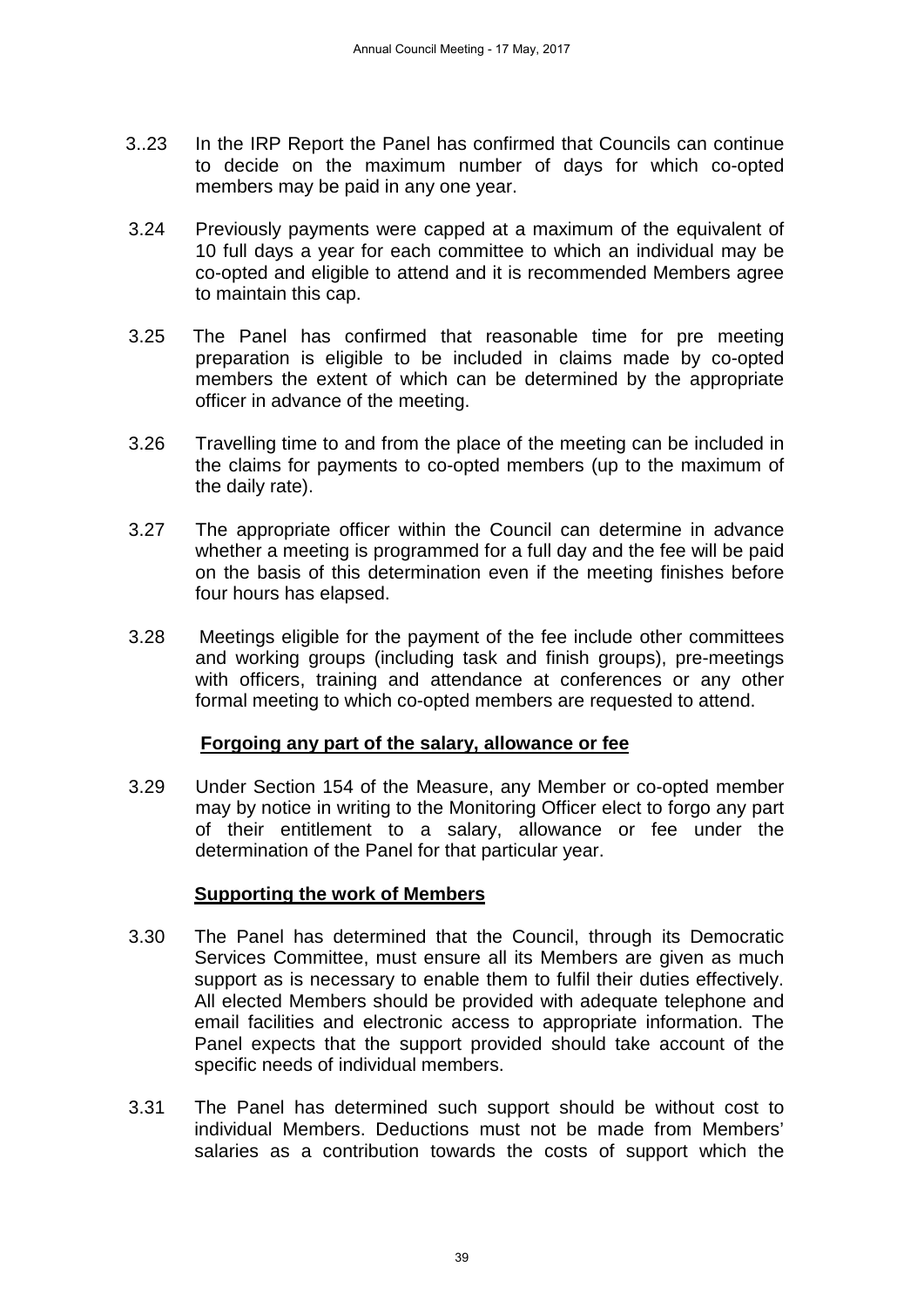Council considers necessary for the effectiveness and/or efficiency of Members.

3.32 As stated above it falls within the remit of the Democratic Services Committee to review the level of support provided to Members to carry out their duties and the Panel expects this Committee to do so and bring proposals to full Council as to what is considered to be reasonable.

#### **Reimbursement of Care Expenses**

- 3.33 The Panel has decided that for 2017-18 all Councils must make provision for a maximum rate payable of £403 per month to elected Members and co-opted members who incur necessary expenses for the care of dependent children and adults (provided by informal or formal carers) and for personal assistance needs. Reimbursements shall only be made on production of receipts from the carer.
- 3.34 The reimbursement of the costs of care is intended to enable any person whose ability to participate as a member of an authority would be limited by their responsibilities as a carer, or for a member to receive care support to enable that individual to carry out their role. The Panel recognises that there is some sensitivity concerning the publication of this legitimate expense and has reflected this in the options for publication. However, the Panel urges authorities to promote this reimbursement and encourage greater take-up of this support to facilitate participation amongst existing authority members and encourage diversity among future elected members. Such provision would be especially relevant to those individuals in sectors of the population that are currently under-represented in local government but who may become engaged when awareness of the support available for the costs of care becomes more widely known.
	- 3.35 In respect of the publication of the reimbursement of the costs of care, the Panel has decided to provide the Council with two options. To publish:
		- 1) The details of the amounts reimbursed to named Members; or
		- 2) The total amount reimbursed by the Council during the year but not attributed to any named member.

It is a matter for the Council to decide which of these options for publication it considers appropriate.

### **Reimbursement of Travel Expenses**

3.36 The Panel has decided there will be no change in 2017-18 to mileage rates that can be claimed for travel. These remain linked to current HMRC rates which are: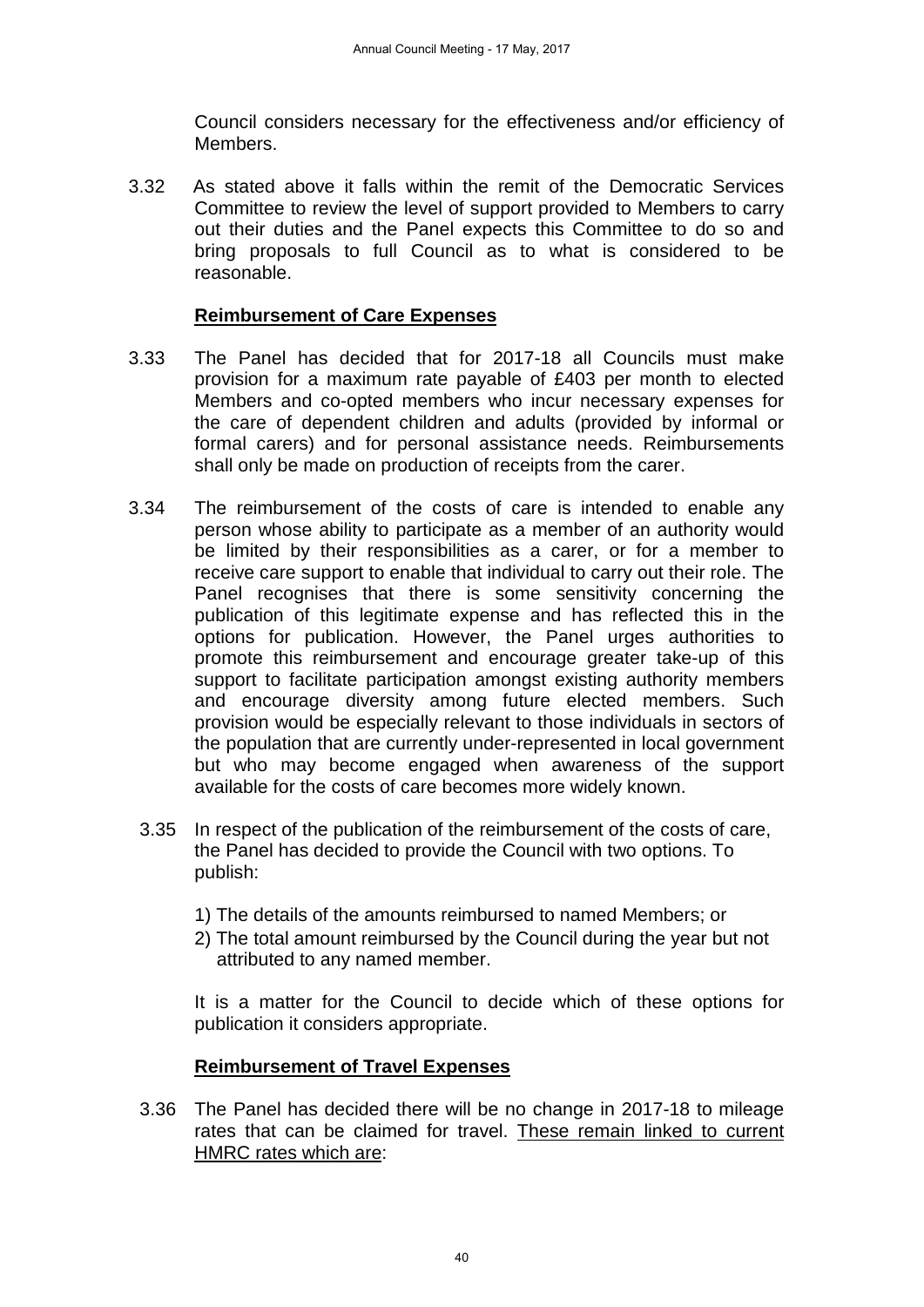45p per mile – Up to 10,000 miles in a year by car

25p per mile – Over 10,000 miles by car

5p per mile – Per passenger carried on Council business

24p per mile – Motorcycles

20p per mile – Bicycles

3.37 All other claims for travel, such as bus and taxi fares, will only be reimbursed on production of a receipt showing the actual expense, and are subject to any requirement or further limitation that the Council may determine. Members and co-opted members should always be mindful of choosing the most cost effective method of travel.

### **Approved Duties – Extension**

- 3.38 In its fifth report the Panel decided that Councils may define 'official business' to include Members' undertaking constituency responsibilities for which travel expenses may be reimbursed.
- 3.39 At the last Annual Meeting Members decided that undertaking constituency duties should not be included as an approved duty for the purposes of claming travel allowances. Members will therefore need to resolve whether they wish to continue with this arrangement for Municipal Year 2016-17.

### **Reimbursement of Expenses: Subsistence**

3.40 The maximum rates for subsistence which can be claimed are set out below (all claims must be supported by receipts):

£28 per day Day allowance for meals, including breakfast, where not provided in the overnight charge £200 per night London £95 per night Elsewhere £30 per night Staying with friends and/or family

3.41 Overnight accommodation should usually be reserved and paid for by the Council itself. It is not necessary to allocate the maximum daily rate (£28 per day) between different meals, as the maximum daily rate reimbursable covers a 24 hour period and can be claimed for any meal during this period, provided such a claim is supported by receipts.

### **Subsistence claims within Council boundaries**

3.42 Council will need to consider whether it wishes to maintain the restriction in respect of such subsistence claims, and that for 2017-18 subsistence expenses for official business which takes place in-county shall only be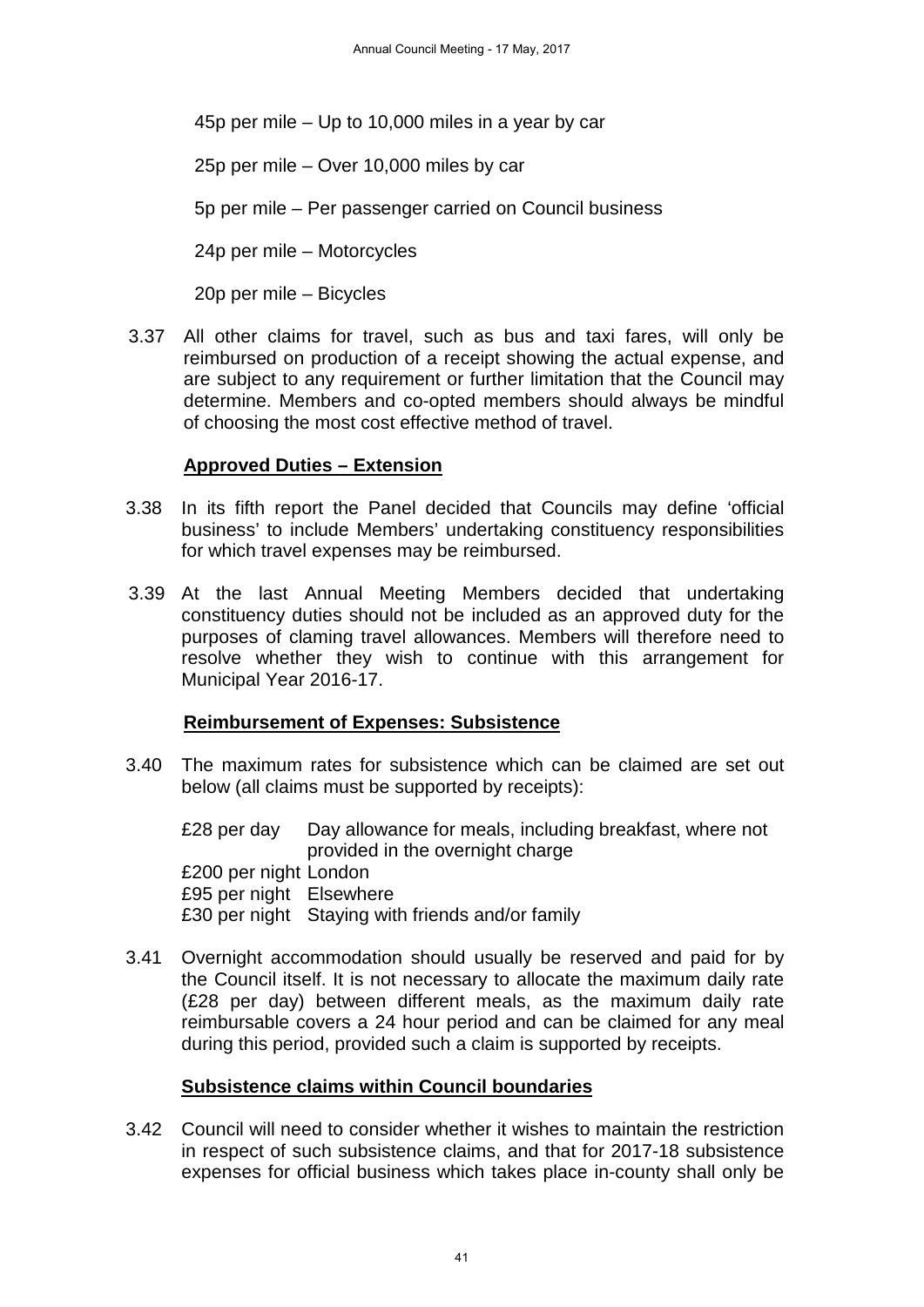reimbursed by the Council when the Council is satisfied it can be justified on economic grounds

3.43 The Panel accepts that different considerations apply when official business requires a member to travel beyond county boundaries when additional subsistence costs may be incurred. In this case, reimbursement of subsistence, subject to the specified limits, is acceptable.

### **Pension provision for Elected Members**

3.44 The entitlement to join the Local Government Pension Scheme (LGPS) shall apply to all elected Members of the Council.

# **Joint Overview and Scrutiny Committees ("JOSC")**

- 3.45 For 2017-2018 the Panel has determined the following:
	- (i) The chair of a JOSC is eligible for a salary equivalent to that part of a Band 3 Level 2 Senior Salary that remunerates a committee chair of a principal authority (£6,700 per annum).
	- (ii) In cases where the chair is already in receipt of a Senior Salary for a Band 3, 4 or 5 role the payment will be £3,350 per annum.
	- (iii) The chair of a sub-committee of a JOSC is eligible for a salary set at £1,675 per annum.
	- (iv) In cases where the chair of the sub-committee is already in receipt of a Senior Salary for a Band 3, 4 or 5 role the payment will be £837 per annum.
	- (v) Payments to chairs of task and finish sub-committees are to be pro-rated to the duration of the task.
	- (vi) Payments to a chair of a JOSC or a chair of a sub-committee of a JOSC are additional to the maximum proportion of the Council's membership eligible for a Senior Salary.
	- (vii) A deputy chair of a JOSC or sub-committee is not eligible for payment.
	- (viii) Co-optees to a JOSC or to a sub-committee are not eligible for a Co-optee member fee unless they are appointed by an authority under s144(5) of the Measure.
- 3.46 The remuneration of chairs of JOSC's (or a sub-committee of JOSCs) is not prescribed and is a matter for the constituent Councils to decide whether such a post will be paid. At the time of writing this report the Council participates in one JOSC with Merthyr Tydfil CBC, namely the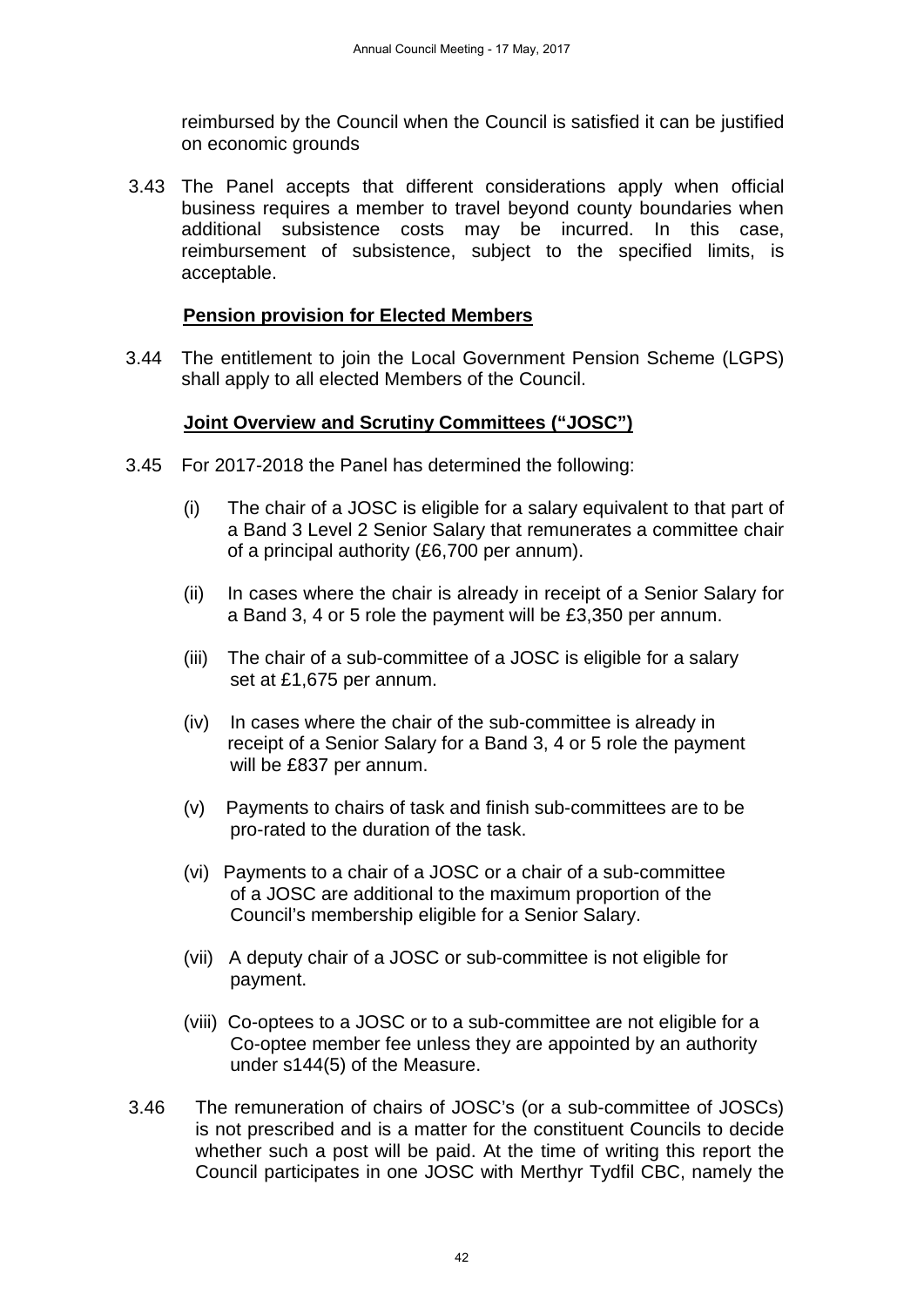Cwm Taf Public Services Board Joint Overview and Scrutiny Committee. For Municipal Year 2017-18 it has been determined that this Authority will chair meetings of this committee and therefore Council will need to determine whether or not to remunerate the Chair in accordance with paragraph 3.45 above.

#### **Family Absence**

- 3.47 The Family Absence Regulations apply to elected members in cases of maternity, newborn, adoption and parental absences from official business. For 2017-2018 the Panel has determined the following:
	- i) An elected Member is entitled to retain a Basic Salary when taking family absence under the Family Absence Regulations irrespective of the attendance record immediately preceding the commencement of the family absence.
	- ii) When a Senior Salary holder is eligible for family absence, he/she will be able to continue to receive the salary for the duration of the absence.
	- iii) It is a matter for the Council to decide whether or not to make a substitute appointment. The elected Member substituting for a Senior Salary holder taking family absence will be eligible to be paid a Senior Salary, if the Council so decides.
	- iv) If the paid substitution results in the Council exceeding the maximum number of Senior Salaries, an addition to the maximum will be allowed for the duration of the substitution. Specific approval of Welsh Ministers is required in such circumstances.
	- v) When a Council agrees a paid substitution for family absence, the Panel must be informed, within 14 days of the date of the decision, of the details including the particular post and the duration of the substitution.
	- vi) The schedule of remuneration must be amended to reflect the implication of the family absence.

### **Sickness Absence For Senior Salary Holders**

3.48 The Family Absence Regulations are very specific relating to entitlement and only available for elected members of principal councils. Absence for reasons of ill-health is not included. Instances have been raised with the Panel of Senior Salary holders on long term sickness and the perceived unfairness in comparison with the arrangements for family absence. In consequence, councils are faced with the dilemma of: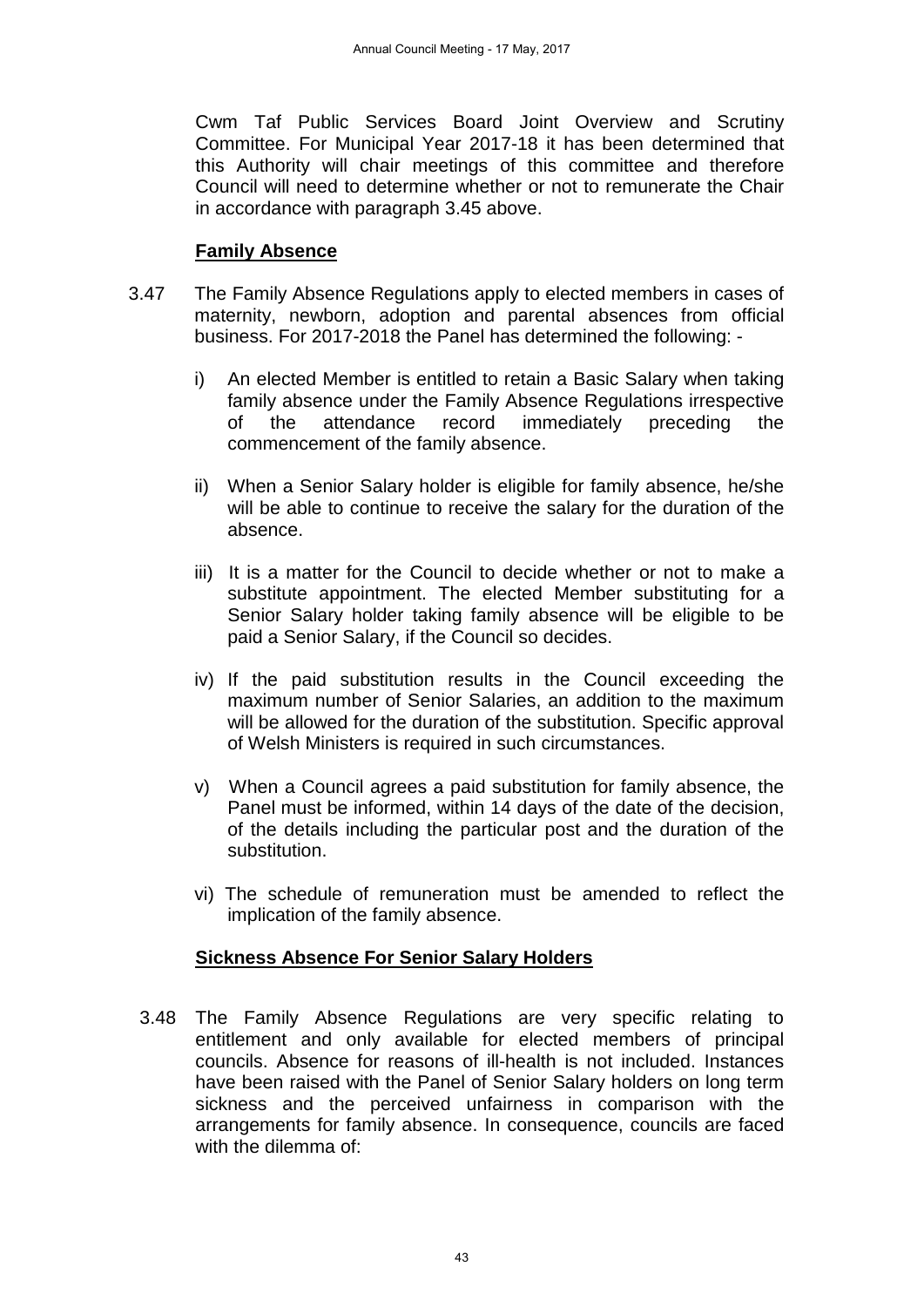- Operating without the individual member but still paying him/her the Senior Salary.
- Replacing the member who therefore loses the Senior Salary (but retains the Basic Salary).
- 3.49 The Panel has considered this and is amending the Framework to provide specific arrangements for long term sickness as set out below:
	- i) Long term sickness is defined as certified absences in excess of 4 weeks.
	- ii) The maximum length of sickness absence within these proposals is 26 weeks or until the individual's term of office ends, whichever is sooner (but if reappointed any remaining balance of the 26 weeks will be included).
	- iii) Within these parameters a Senior Salary holder on long term sickness can, if the Council decides continue to receive remuneration for the post held.
	- iv) It is a decision of the Council whether to make a substitute appointment but the substitute will be eligible to be paid the Senior Salary appropriate to the post.
	- v) If the paid substitution results in the Council exceeding the maximum number of senior salaries payable, an addition will be allowed for the duration of the substitution. It would not apply in respect of an Executive Member if it would result in the Cabinet exceeding 10 posts - the statutory maximum.
	- vi) When the Council agrees a paid substitution the Panel must be informed within 14 days of the decision of the details including the specific post and the estimated length of the substitution. The Council's Schedule of Remuneration must be amended accordingly.
	- vii) It does not apply to elected members of principal councils who are not senior post holders as they continue to receive Basic Salary for at least six months irrespective of attendance and any extension beyond this timescale is a matter for the Council.

### **Specific or Additional Senior Salaries**

3.50 The Panel has allowed for greater flexibility through the provision for the Council to apply for specific or additional senior salaries that do not fall within the current remuneration framework or which could not be accommodated within the maximum number of Senior Salaries relating to the Council.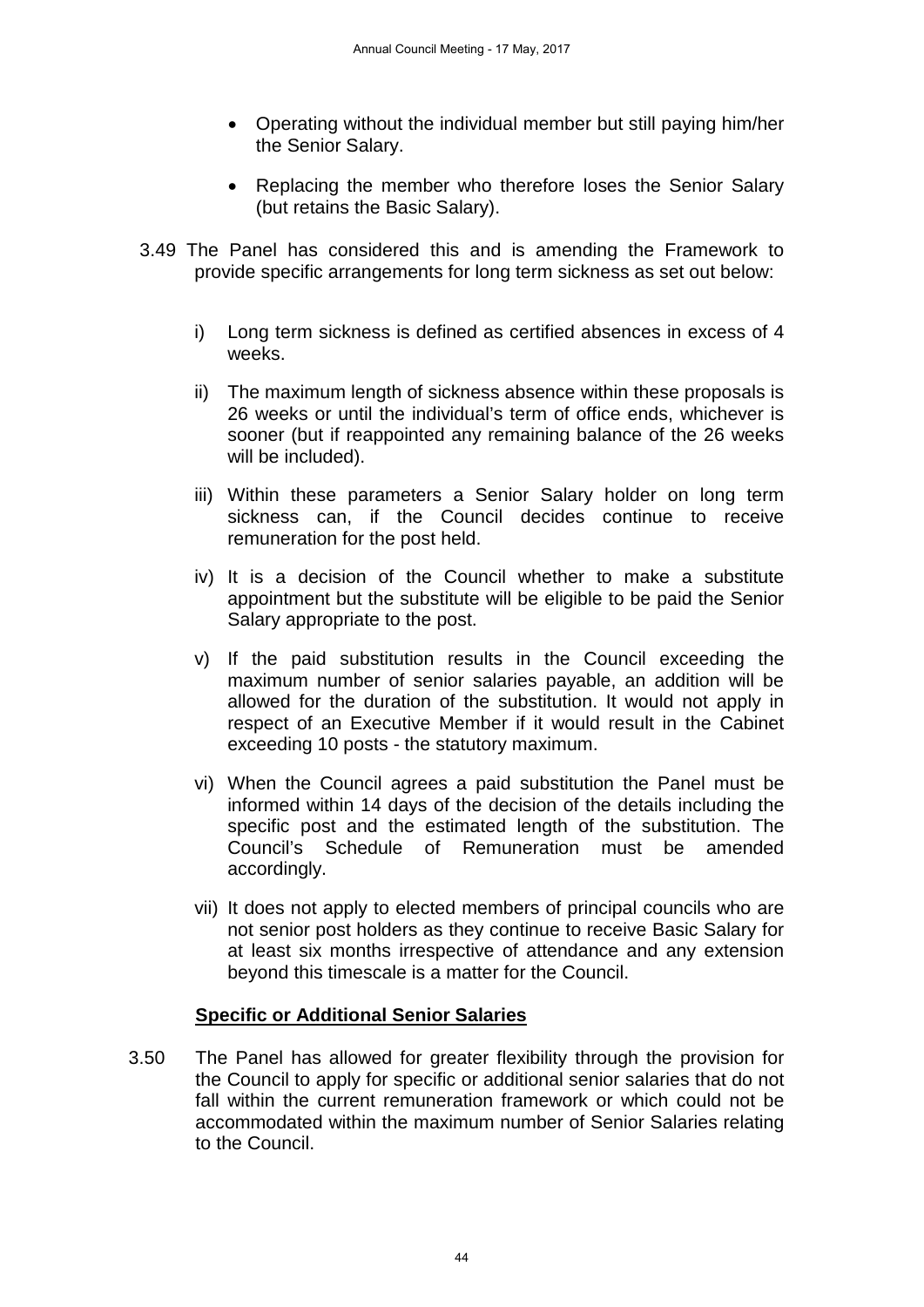3.51 The Panel has issued guidance in respect of making such applications and a full copy of that guidance can be accessed via the following link:

[http://wales.gov.uk/irpwsub/home/publication/201415/guidance-for](http://wales.gov.uk/irpwsub/home/publication/201415/guidance-for-salaries/?lang=en)[salaries/?lang=en](http://wales.gov.uk/irpwsub/home/publication/201415/guidance-for-salaries/?lang=en)

#### **Implementation 2017-18**

3.52 For both Basic and Senior Salaries the provisions of the IRP Report will take effect from the date of the annual meeting of the Council.

### **Compliance and the publicity requirements**

- 3.53 The Council must maintain an annual Schedule of Member Remuneration (the 'Schedule'). Annex 3 to the IRP Report sets out the content that must be included in the Schedule. The Panel have produced a template Schedule which the Council has adopted.
- 3.54 The Council publishes the Schedule's on its website. It must do so as soon as practicable after determination and not later than 31 July next following the start of the year to which it applies.
- 3.55 The Council must also make arrangements for publication the total sum paid by it to each Member and co-opted Member in respect of salary, allowances, fees and reimbursements as soon as practicable and no later than 30 September following the close of the year to which it relates. Annex 4 to the IRP Report sets out the content that must be included. The Schedule of Member Responsibility and Remuneration must be sent to the Panel at the same time as the Council publishes it on its website.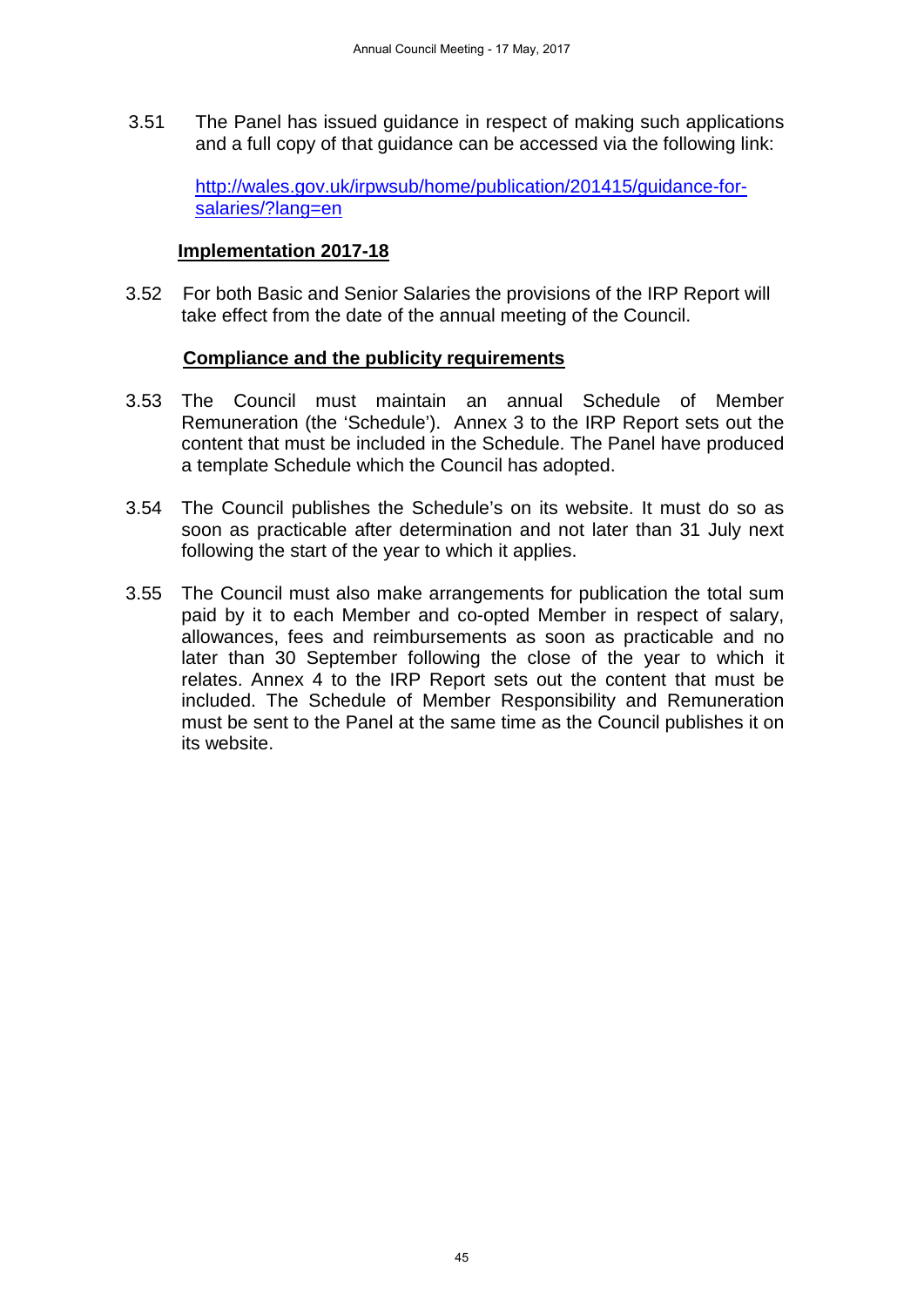Annual Council Meeting - 17 May, 2017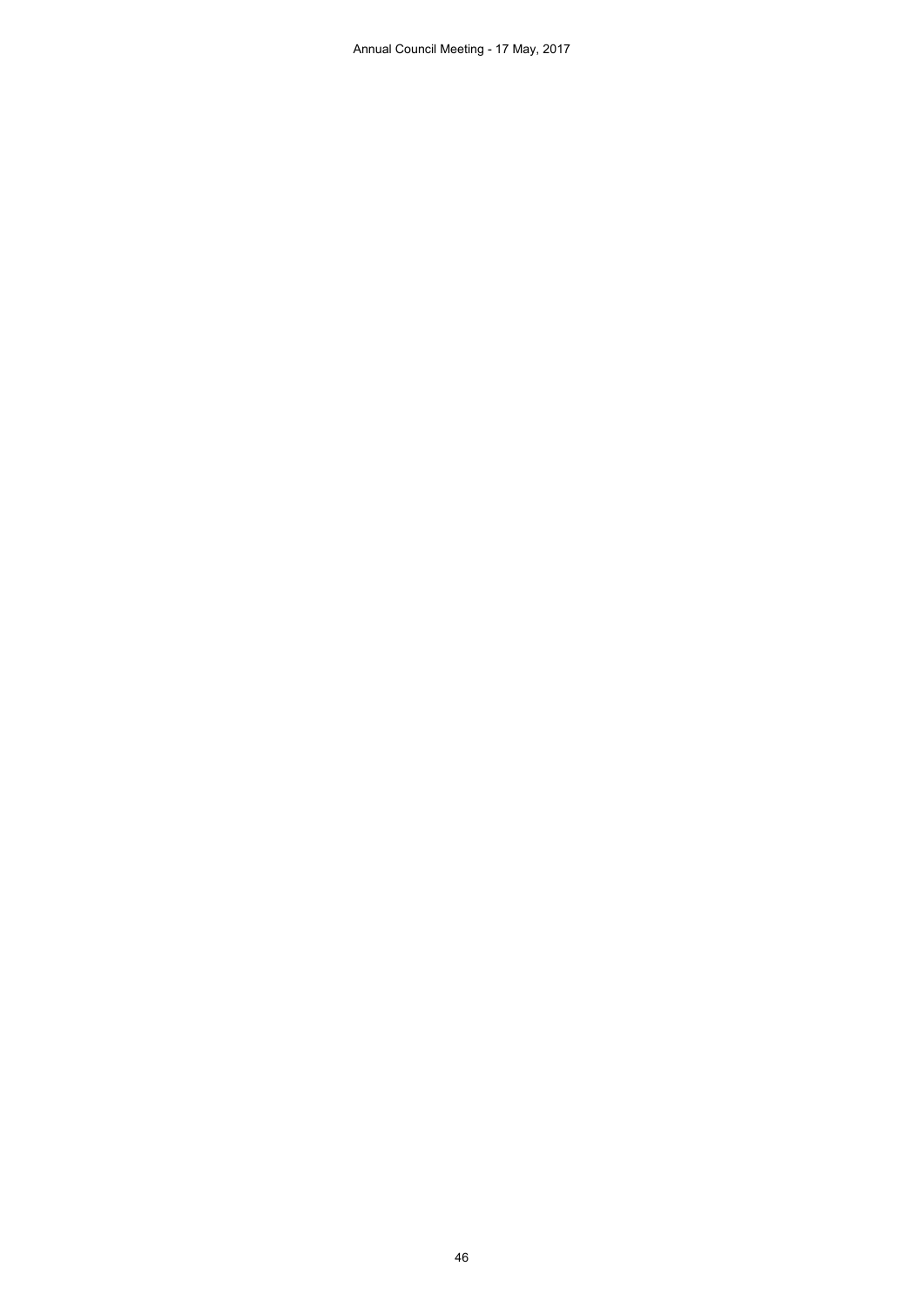# **APPENDIX 1**

#### **POSTS THAT ATTRACT SENIOR SALARIES (CAPPED AT 19 POSTS) MUNICIPAL YEAR – 2017-2018**

**Note: -** There are 24 posts (subject to a Cabinet of 9 Members) listed below which would meet the qualifying criteria for a Senior Salary (as set out in the IRP Report). No Member may receive more than one Senior Salary.

# **N.B. STATED AMOUNTS ALL INCLUSIVE OF BASIC SALARY**

| <b>POSITION</b>                                                                                                                                | <b>AMOUNT (£)</b>                      |
|------------------------------------------------------------------------------------------------------------------------------------------------|----------------------------------------|
| Leader                                                                                                                                         | £53,100                                |
| <b>Deputy Leader</b>                                                                                                                           | £37,100                                |
| <b>Executive (Cabinet Member) (x7)</b>                                                                                                         | £32,100 - Level 1<br>£28,900 - Level 2 |
| <b>Development</b><br><b>Control/Planning</b><br>and<br><b>Development Committee Chair</b>                                                     | £22,100 - Level 1<br>£20,100 - Level 2 |
| <b>Licensing Committee Chair</b>                                                                                                               | £22,100 - Level 1<br>£20,100 - Level 2 |
| <b>Overview and Scrutiny Committee Chair</b>                                                                                                   | £22,100 - Level 1<br>£20,100 - Level 2 |
| <b>Scrutiny Committee Chairs (x4)</b>                                                                                                          | £22,100 - Level 1<br>£20,100 - Level 2 |
| Corporate Governance and Constitution<br><b>Committee Chair</b>                                                                                | £22,100 - Level 1<br>£20,100 - Level 2 |
| <b>Appeals Committee Chair</b>                                                                                                                 | £22,100 - Level 1<br>£20,100 - Level 2 |
| <b>Appointments Committee Chair</b>                                                                                                            | £22,100 - Level 1<br>£20,100 - Level 2 |
| <b>Democratic Services Committee Chair</b>                                                                                                     | £22,100 - Level 1<br>£20,100 - Level 2 |
| <b>Audit Committee Chair</b>                                                                                                                   | £22,100 - Level 1<br>£20,100 - Level 2 |
| <b>Pension Fund Committee Chair</b>                                                                                                            | £22,100 - Level 1<br>£20,100 - Level 2 |
| Leader of Opposition (largest group)*<br>*must be paid subject to relevant criteria being met                                                  | £22,100                                |
| Leader of other Political Groups*<br>*Council to determine whether Senior Salary is paid<br>and payment subject to relevant criteria being met | £17,100                                |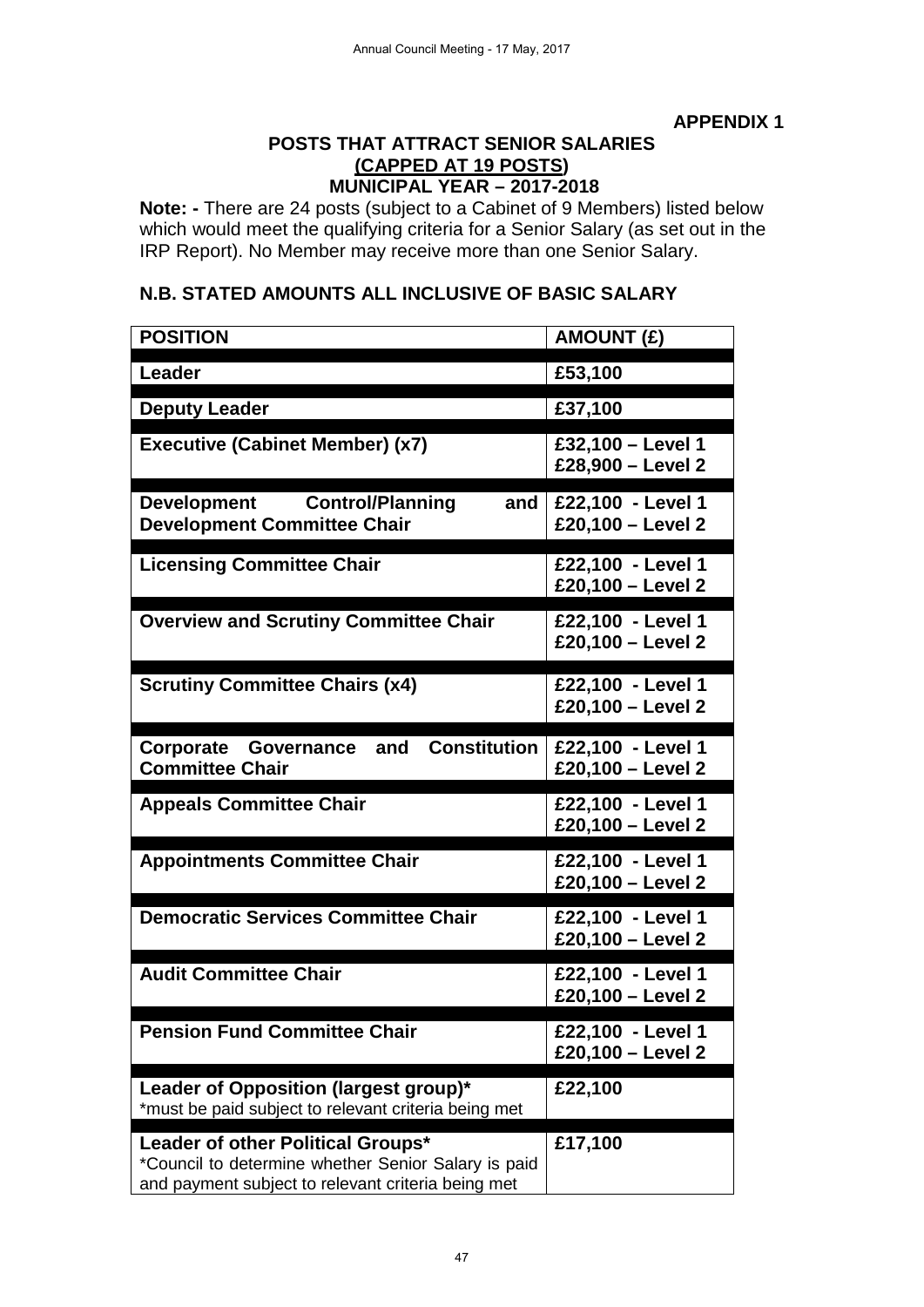Annual Council Meeting - 17 May, 2017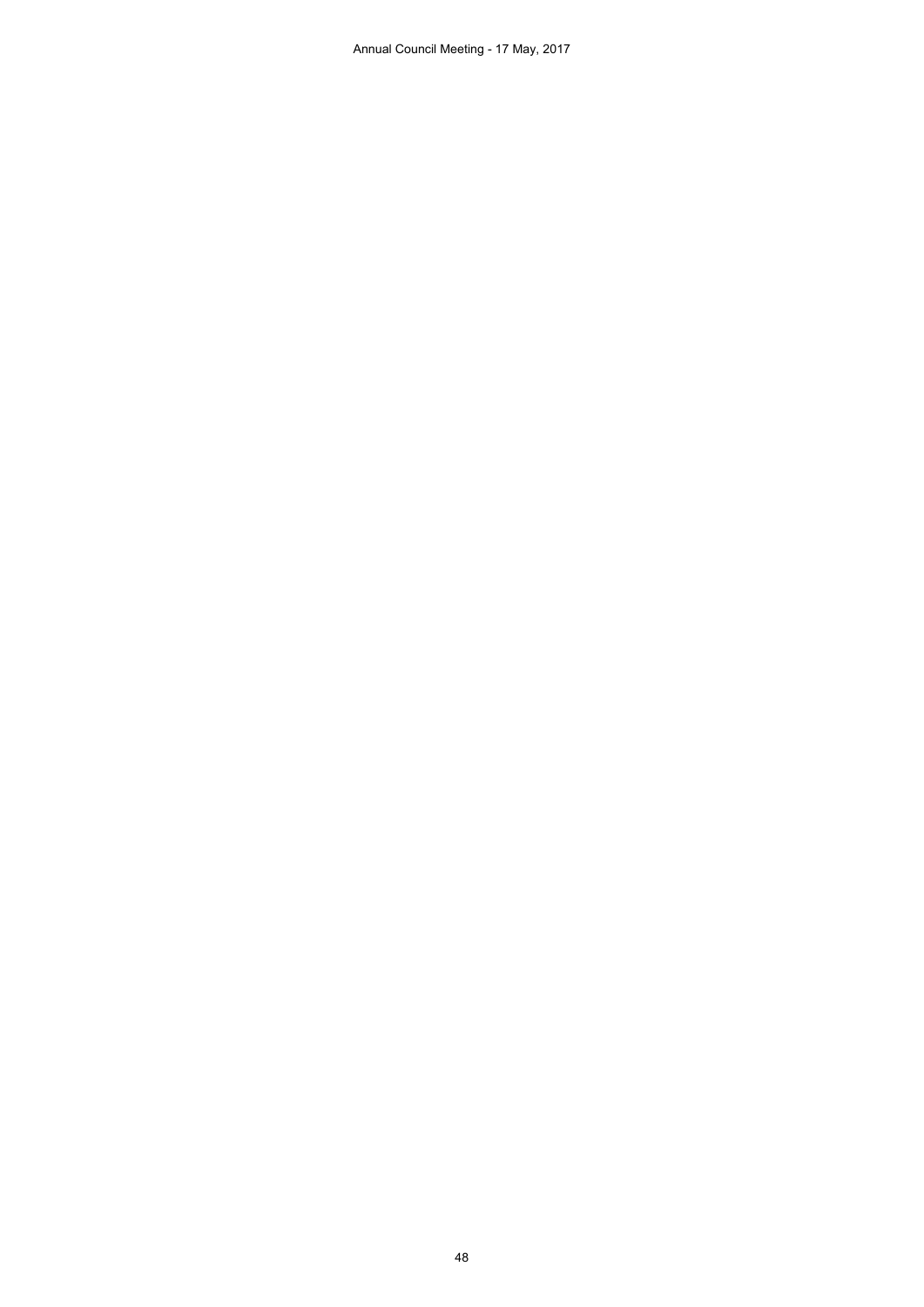#### **APPENDIX 2 POSTS THAT ATTRACTED SENIOR SALARIES PAID BY THIS COUNCIL DURING THE 2016-2017 MUNICIPAL YEAR**

**Note: -** These are the 17 posts which met the qualifying criteria for a Senior Salary (as set out in the IRP Report) paid by this Council during the 2016- 2017 Municipal Year. The amount shown is the amount that would be paid as a Senior Salary entitlement should Members resolve to pay the same posts Senior Salaries at the same levels as 2016-2017 for Municipal Year 2017-18.

| <b>POSITION</b>                                                                  | <b>AMOUNT (£)</b>                   |
|----------------------------------------------------------------------------------|-------------------------------------|
|                                                                                  |                                     |
| Leader                                                                           | £53,100                             |
|                                                                                  |                                     |
| <b>Deputy Leader</b>                                                             | £37,100                             |
|                                                                                  |                                     |
| Executive (Cabinet Member)   £32,100 (Level 1)<br>(x7)                           |                                     |
|                                                                                  |                                     |
| <b>Control</b><br><b>Development</b><br><b>Committee Chair</b>                   | £22,100 (Level 1)                   |
|                                                                                  |                                     |
| <b>Licensing Committee Chair</b>                                                 | £22,100 (Level 1)                   |
|                                                                                  |                                     |
| <b>Overview</b><br>and<br><b>Committee Chair</b>                                 | <b>Scrutiny   £22,100 (Level 1)</b> |
|                                                                                  |                                     |
| Committee Chairs   £22,100 (Level 1)<br><b>Scrutiny</b><br>(x4)                  |                                     |
|                                                                                  |                                     |
| Leader of Opposition*<br>*must be paid subject to relevant<br>criteria being met | £22,100 (Level 1)                   |

# **N.B. STATED AMOUNTS ALL INCLUSIVE OF BASIC SALARY**

Members should note that the Chair of Audit Committee during the 2016 - 2017 Municipal Year (who is appointed by the Committee itself) was the coopted lay Member of the Committee – hence no Senior Salary was paid for this post.

It is therefore recommended that Council determine whether or not this post should be paid a Senior Salary for the 2017-2018 Municipal Year if the appointed Chair of the Committee is not a co-opted lay Member.